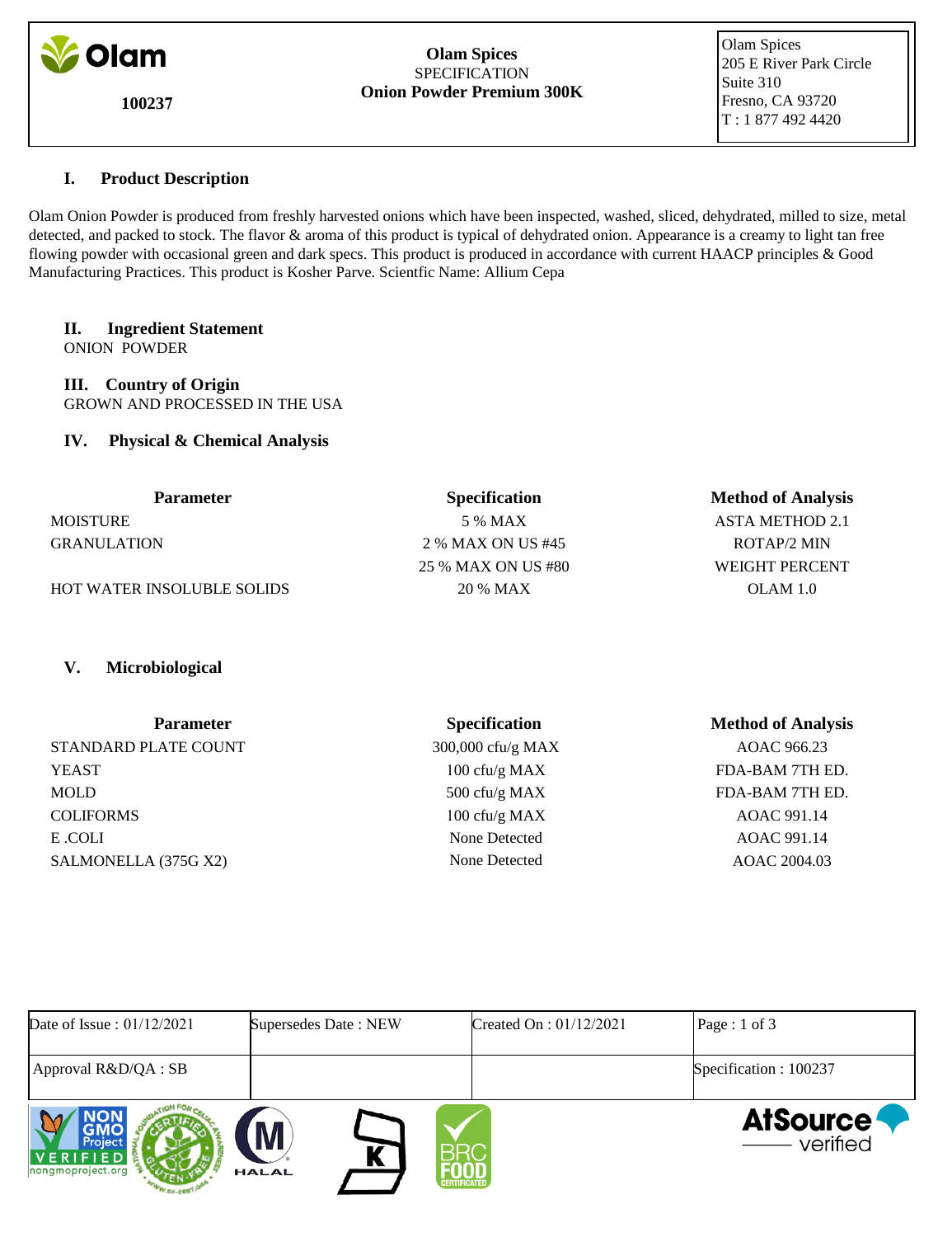

**100237**

#### **Olam Spices** SPECIFICATION **Onion Powder Premium 300K**

 Olam Spices 205 E River Park Circle Suite 310 Fresno, CA 93720 T : 1 877 492 4420

# **VI. Nutritional Composition**

| <b>NUTRIENT</b>      | <b>Per 100g</b>   |
|----------------------|-------------------|
| <b>MOISTURE</b>      | 3.5 g             |
| <b>ENERGY</b>        | 333 kcal          |
| <b>PROTEIN</b>       | 9.2 g             |
| <b>TOTAL FAT</b>     | 0.4 g             |
| <b>SATURATED FAT</b> | 0.1 <sub>g</sub>  |
| <b>TRANS FAT</b>     | 0 <sub>g</sub>    |
| CHOLESTEROL          | 0 <sub>mg</sub>   |
| TOTAL CARBOHYDRATE   | 83.8 g            |
| <b>DIETARY FIBER</b> | 10.6 <sub>g</sub> |
| <b>SUGARS</b>        | 4.8 g             |
| <b>ADDED SUGAR</b>   | 0 g               |
| ASH                  | 3.2 g             |
| <b>SODIUM</b>        | $112$ mg          |
| <b>CALCIUM</b>       | 133 mg            |
| <b>IRON</b>          | $2.1 \text{ mg}$  |
| <b>POTASSIUM</b>     | 977 mg            |
| <b>VITAMIND</b>      | $0 \text{ mcg}$   |

 Values provided are calculated from analytical data. This information is presented in good faith as typical. Due to variability from growing region, weather, and processing, exact nutritional values will vary from lot to lot.

# **VII. Container Code & Traceability**

 Olam standard lot number format is a 10-digit code which groups product for each batch or twenty-four hour production period. All lot numbers are fully traceable though our electronic database system.

Lot # 5217003004

 5217 is the Julian date code for August 5th 2015. 5 refers to the year 2015 & 217 refers to the 217th day of that year. 003004 is the production facility and batch number

# **VIII. Container Storage / Shelf Life**

 The recommended maximum shelf life of this product is 24 months for all packaging except drums, 36 months maximum shelf life for drums. Best quality if stored below 70F (21C) and below 65% humidity.

| Date of Issue: $01/12/2021$ | Supersedes Date: NEW | Created On : $01/12/2021$ | Page: 2 of 3           |
|-----------------------------|----------------------|---------------------------|------------------------|
| $A$ pproval R&D/QA : SB     |                      |                           | Specification : 100237 |